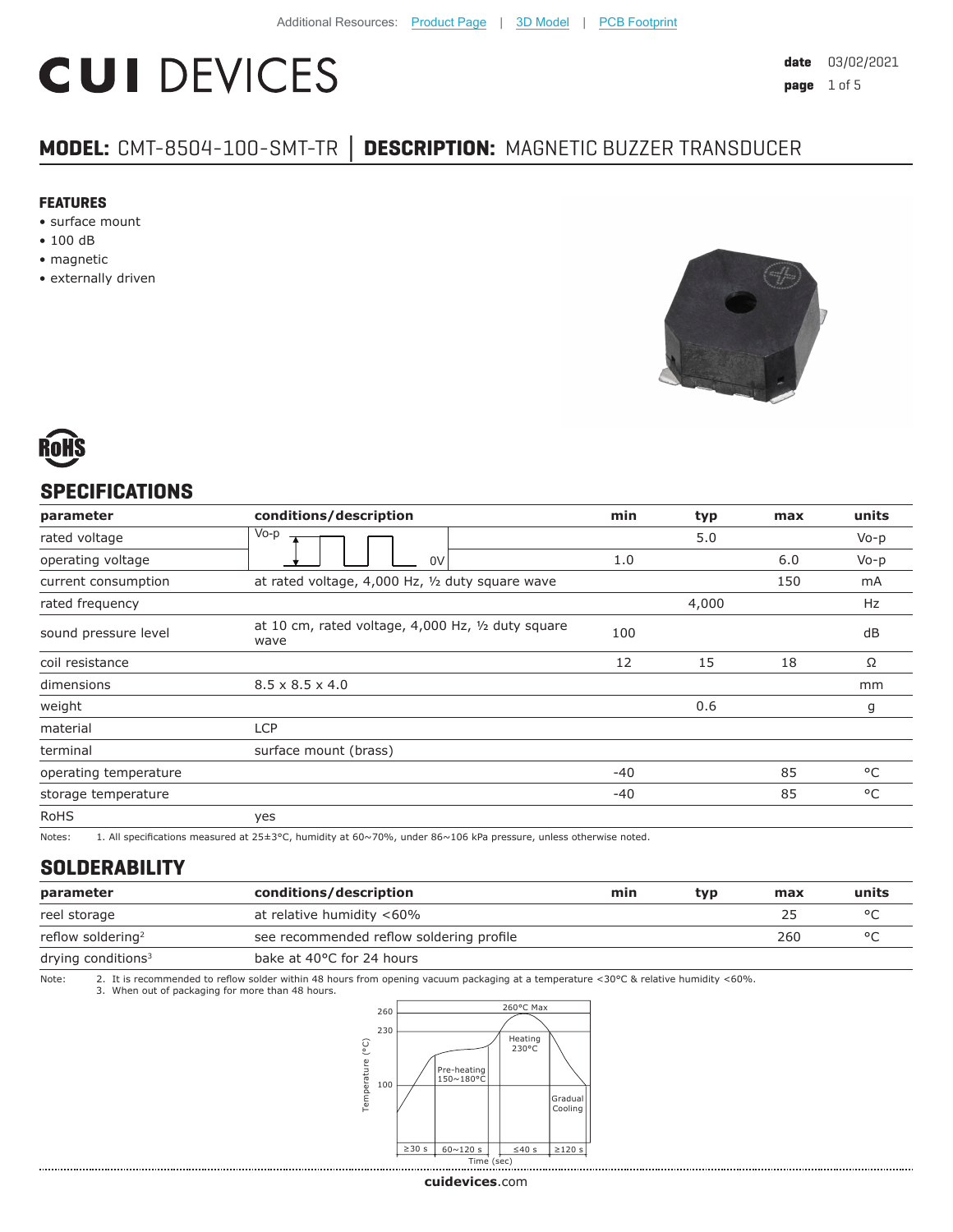#### **MECHANICAL DRAWING**

units: mm tolerance: ±0.5 mm



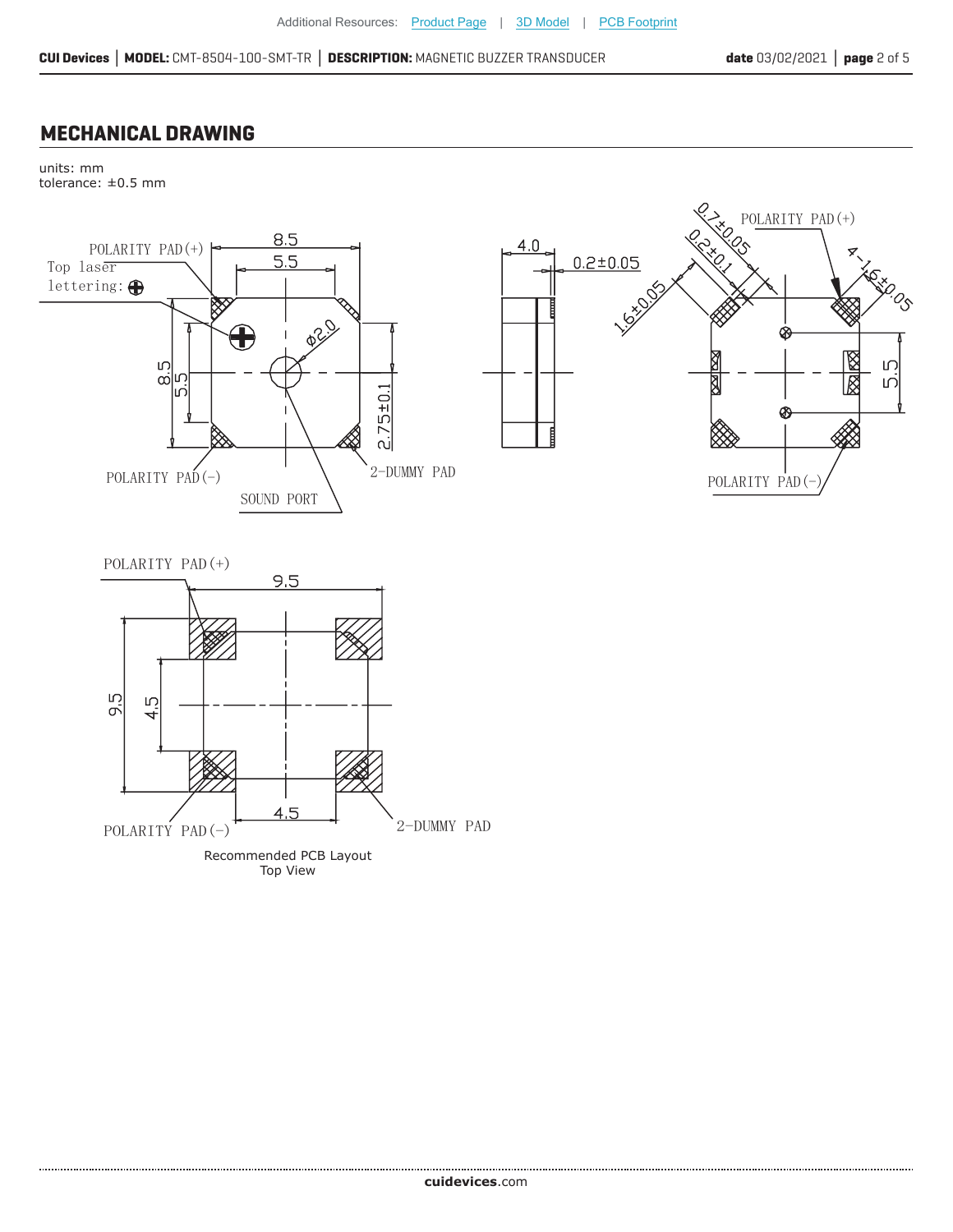## **FREQUENCY RESPONSE CURVE**



### **APPLICATION CIRCUIT**

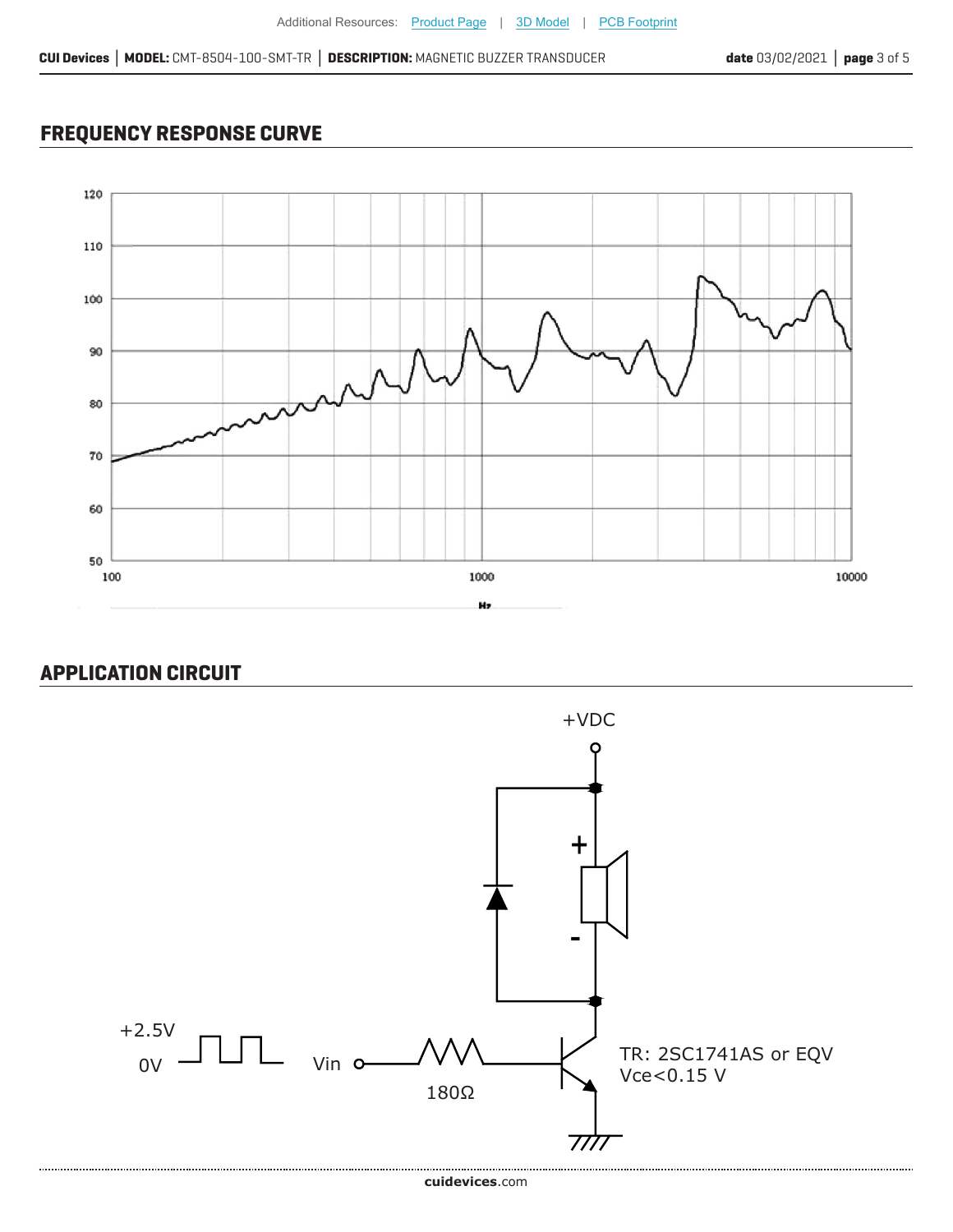### **PACKAGING**

units: mm

Reel Size: Ø330 mm Reel QTY: 1,000 pcs per reel Carton Size: 350 x 350 x 205 mm Carton QTY: 5,000 pcs per carton